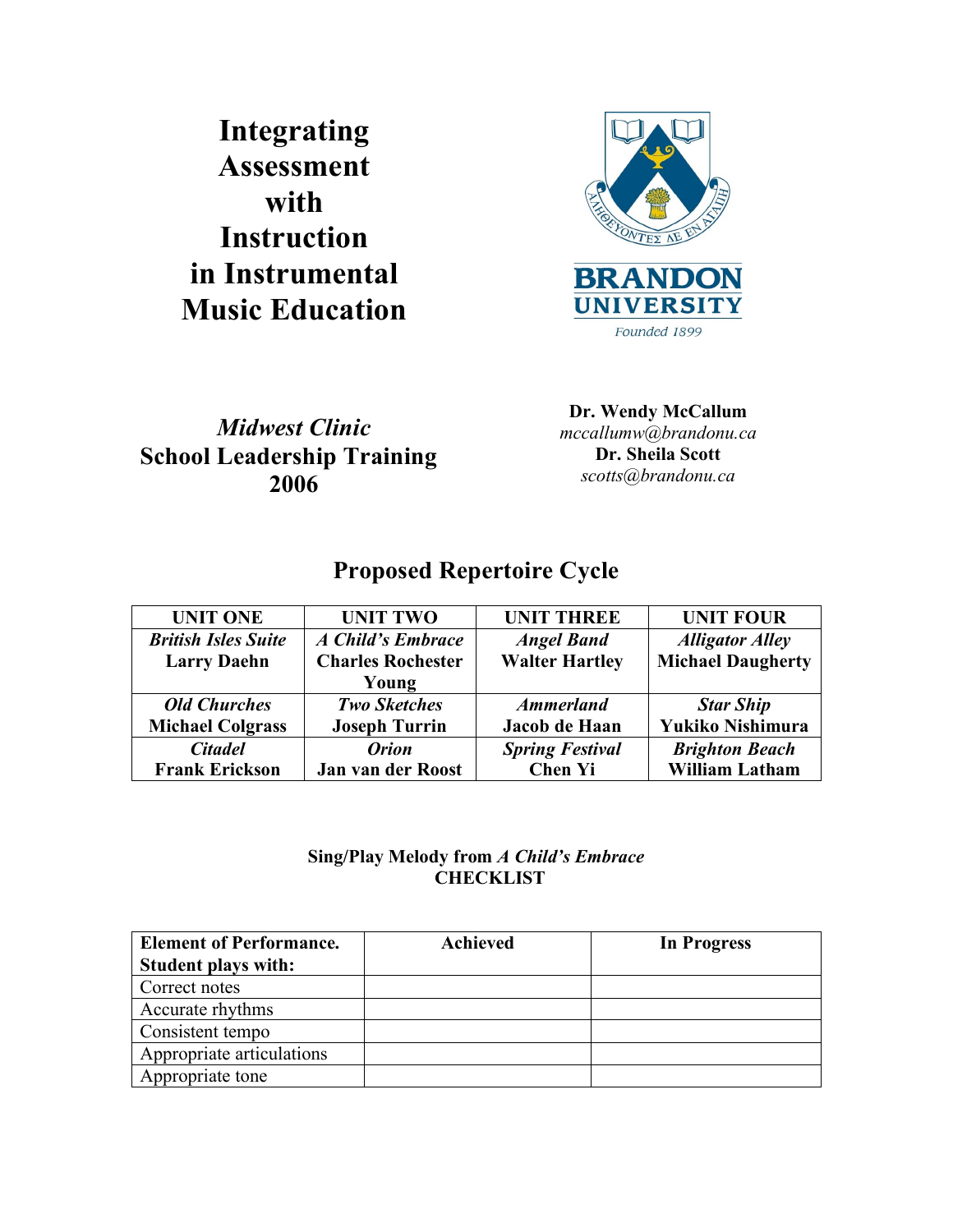### **Sing/Play Melody from** *A Child's Embrace* **RATING SCALE**

**Scale: 1 = unsatisfactory; 2 = needs improvement; 3 = satisfactory; 4 = good.**



### **Perform Melody from** *A Child's Embrace* **with Advanced Musical Interpretation RUBRIC**

### **Fingering**

1. Beginning - Student plays inaccurate notes throughout the performance. The piece may be unrecognizable.

- 2. Developing Student plays accurate and secure notes in **part of the performance**.
- 3. Competent Student plays accurate and secure notes **throughout most** of the performance.
- 4. Outstanding Student plays **all** notes correctly.

### **Style**

- 1. Beginning Student's performance does not reflect the style of the piece.
- 2. Developing Student's performance presents an understanding of style; but reflection of style is inconsistent.
- 3. Competent Student's performance consistently reflects the style of the piece.
- 4. Outstanding Student's performance consistently reflects the style of the piece**. Sense of style enhances the overall performance.**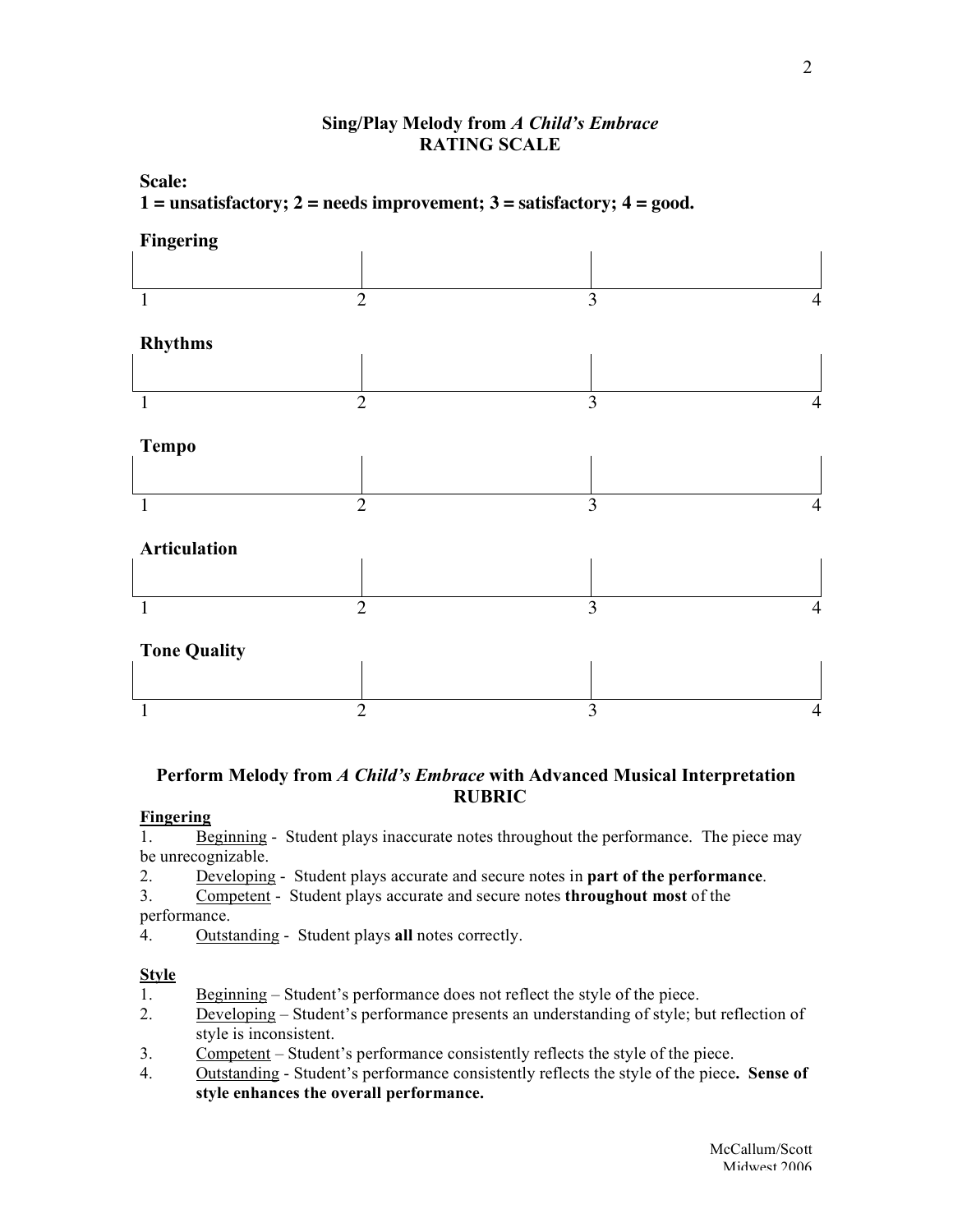#### **Breath Control**

- 1. Beginning Student uses an incorrect amount of breath **throughout the performance** resulting in an unpleasant tone.
- 2. Developing Student demonstrates a light steady stream of air resulting in a light and free sound **in most of the performance**. Breathing either too hard \_\_\_\_\_\_ or too soft sometimes results in an unpleasant tone. (check choice in blanks provided)
- 3. Competent Student uses a light steady stream of air **throughout the performance** resulting in a light and free sound.
- 4. Outstanding Student uses a light steady stream of air **throughout the performance** resulting in a light and free sound. **Use of breath helps to shape the phrase.**

#### **Pulse**

- 1. Beginning Student maintains a steady beat in part of the performance.
- 2. Developing Student maintains a steady beat **throughout most** of the performance.
- 3. Competent Student maintains a steady beat **throughout** the performance. Flexibility, added through the use of *ritard* and *accelerando*, is appropriate to the piece.
- 4. Outstanding Student maintains a steady beat **throughout** the performance. Flexibility added through the use of *ritard* and *accelerando* enhances the overall performance.

#### **Intonation**

- 1. Beginning Student plays out of tune but doesn't seem to notice.
- 2. Developing Student is aware of intonation problems but is not able to make necessary adjustments.
- 3. Competent Student has some intonation problems. Is able to make adjustments as needed.
- 4. Outstanding Student plays in tune.

| <b>Task</b>                                                                                                                             | <b>Type of Assessment</b>                               | <b>Total Marks</b>                                                                                            |
|-----------------------------------------------------------------------------------------------------------------------------------------|---------------------------------------------------------|---------------------------------------------------------------------------------------------------------------|
| Sing/perform melody from $\Lambda$<br>Child's Embrace                                                                                   | Rating scale                                            | /20<br>Weight $\frac{1}{2}$ for total = 10                                                                    |
| Recognize definitions for<br>pertinent terms; define terms<br>specific to A Child's Embrace                                             | Test items: matching,<br>multiple choice, short answer. | Match $-$ /8<br>Multiple choice $-2$<br>Short answer $-10$<br>Total test $-20$<br>Weight $1/2$ for total = 10 |
| Demonstrate proper playing<br>techniques while performing<br><i>Fais Do Do</i> by ear and<br>transposing the piece to<br>different keys | Checklist: test in 5 keys                               | /30<br>Weight $\frac{1}{2}$ for total = 15                                                                    |
| Student improvises in the style<br>of a lullaby using four-<br>measure phrases and shifting<br>modality from major to minor             | Rubric                                                  | /20<br>Weight $\frac{1}{2}$ for total = 10                                                                    |

## **Reducing Several Types of Assessment Information into a Grade**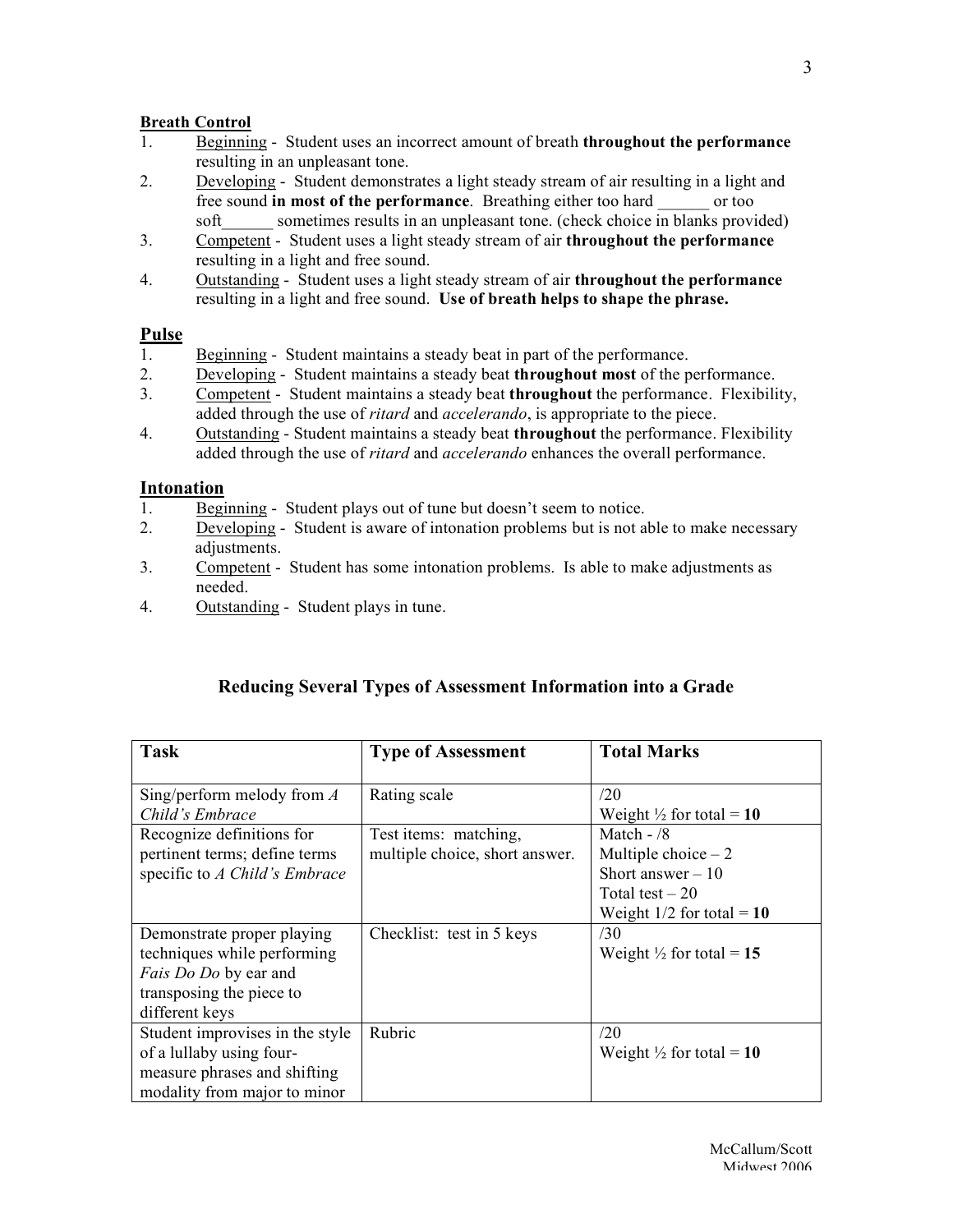| Composition in appropriate | Draft of composition          | Not included in grade       |
|----------------------------|-------------------------------|-----------------------------|
| style                      | Written reflection explaining | /10                         |
|                            | how composition reflects      | weight 1 for total = $10$   |
|                            | poem                          |                             |
|                            | Final copy of composition     | /25                         |
|                            | and performance               | Weight 1 for total $= 25$   |
| Perform melody from A      | Rubric                        | /20                         |
| Child's Embrace with       |                               | Weight 1 for total = $20^1$ |
| advanced musical           |                               |                             |
| interpretation             |                               |                             |

#### **References**

Garofalo, R. J. (1976) Blueprint for Band. Ft. Lauderdale, CA: Meredith Music.

Nitko, A. J. (2001). Educational assessment of students (3<sup>rd</sup> ed.). Upper Saddle River, NJ: Merrill Prentice Hall.

Miles, R. (2002). Teaching music through performance in band, volume IV. Chicago, IL: GIA Publications. (Teacher's Resource Guide: *A Child's Embrace*, Charles Rochester Young, pp. 119-123)

Popham, W. J. (2002). Classroom assessment: What teachers really need to know  $3^{rd}$  ed.). Boston, MA: Allyn and Bacon.

Stiggins, R. (2001). Student-involved classroom assessment  $3^{rd}$  ed.). Upper Saddle River, NJ: Merrill Prentice Hall.

#### **Related Information**

On-line

Asmus, E. Music Assessment website. Retrieved October 18, 2006 from http://www.music.miami.edu/assessment/ Site includes assessment forms, glossary, rubrics, software, and links to other sites.

Articles and Books in Music Education

Asmus, E. P. (1999). Music assessment concepts. *Music Educators Journal, 86*(2), 19-24.

Burrack, F. (2002). Enhanced assessment in instrumental programs. *Music Educators Journal, 88*(6), 27- 32.

Byo, J. L. (2001). Designing substantive playing tests: A model. *Music Educators Journal, 88*(2), 39-45.

Davidson, L., Ross-Broudus, L., Charlton, J., Scripp, L.& Waanders, J. (1992). *Arts PROPEL: A handbook for music.* Cambridge, MA: Project Zero, Harvard Graduate School of Education.

Goolsby, T. W. (1999). Assessment in instrumental music. *Music Educators Journal, 86*(2), 31-37.

Books in General Education

Popham, W.J. (2004). *Classroom assessment: What teachers need to know* (4th ed.). Boston, MA: Pearson Allyn Bacon.

Stiggins, R. J. (2001). *Student-involved classroom assessment* (3rd ed.). Upper Saddle River, NJ: Merrill Prentice Hall.

 $1 \odot$  McCallum, W. M. and Scott, S. J. (2005). Assessment materials for use by workshop participants and their students. Do not copy for other use without permission from authors.